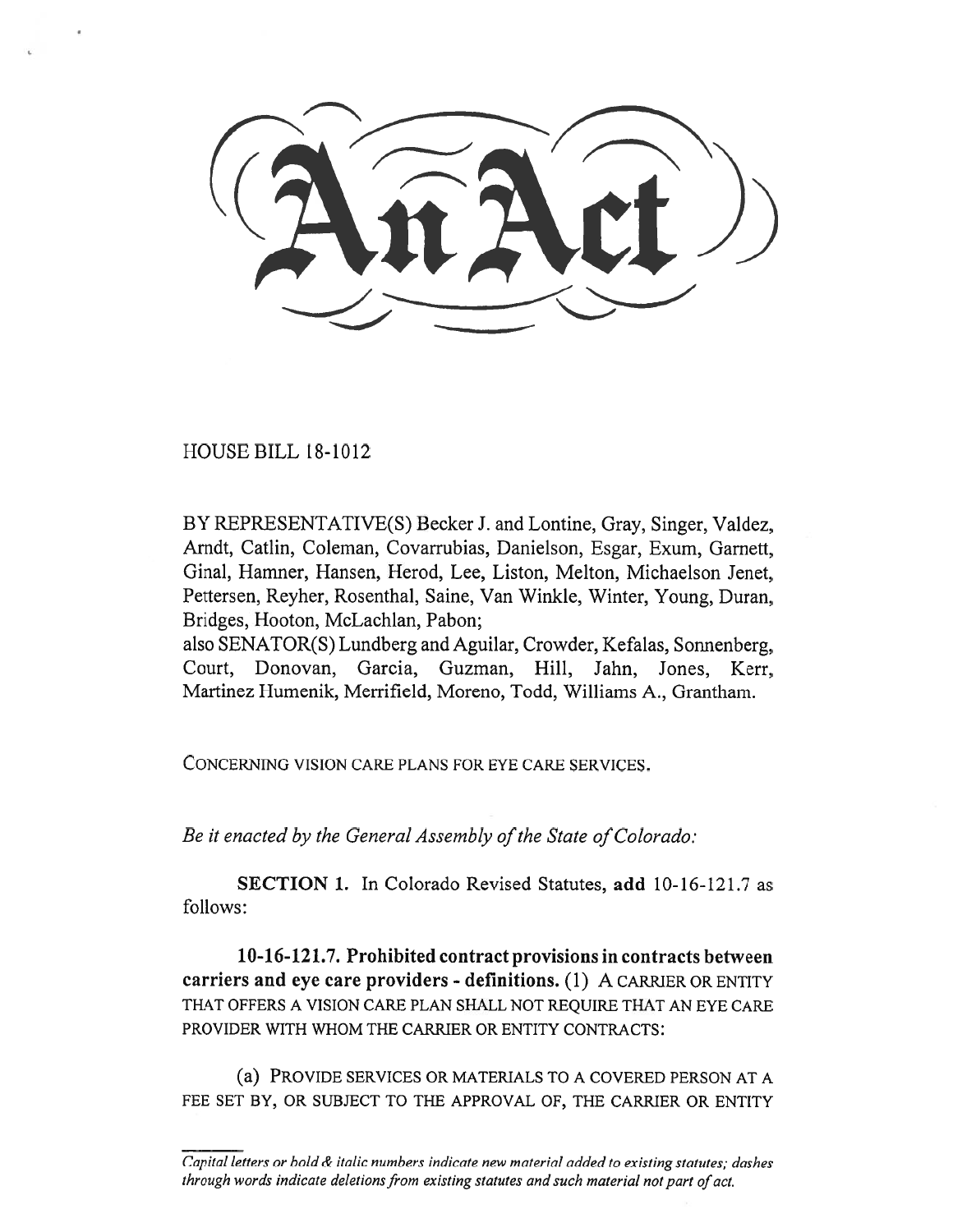UNLESS THE SERVICES OR MATERIALS ARE COVERED SERVICES OR COVERED MATERIALS UNDER THE COVERED PERSON'S VISION CARE PLAN AND THE AMOUNT OF COVERAGE IS NEITHER NOMINAL NOR DE MINIMS;

(b) CHARGE A COVERED PERSON FOR A NONCOVERED SERVICE OR NONCOVERED MATERIALS IN AN AMOUNT LESS THAN THE USUAL AND CUSTOMARY AMOUNT THAT THE EYE CARE PROVIDER CHARGES INDIVIDUALS WHO DO NOT HAVE COVERAGE FOR SUCH MATERIALS AND SERVICES; OR

(c) PARTICIPATE, AS A CONDITION OF PARTICIPATION IN A VISION CARE PLAN, IN ANY OF THE CARRIER'S OR ENTITY'S OTHER VISION PLAN NETWORKS.

(2) A CARRIER OR ENTITY SHALL NOT CHANGE THE TERMS OF THE CONTRACT BETWEEN THE CARRIER OR ENTITY AND AN EYE CARE PROVIDER WITHOUT COMMUNICATION WITH THE EYE CARE PROVIDER.

(3) IF THE COMMISSIONER DETERMINES THAT A CARRIER OR ENTITY HAS NOT COMPLIED WITH THIS SECTION, THE COMMISSIONER SHALL DO ONE OR BOTH OF THE FOLLOWING:

(a) INSTITUTE A CORRECTIVE ACTION PLAN FOR THE CARRIER TO FOLLOW;

(b) USE ANY OF THE COMMISSIONER'S ENFORCEMENT POWERS TO OBTAIN THE CARRIER'S OR ENTITY'S COMPLIANCE WITH THIS SECTION.

(4) FOR PURPOSES OF THIS SECTION:

(a) "COVERED MATERIALS" MEANS MATERIALS FOR WHICH REIMBURSEMENT IS AVAILABLE UNDER A COVERED PERSON'S VISION CARE PLAN, OR FOR WHICH REIMBURSEMENT WOULD BE AVAILABLE BUT FOR THE APPLICATION OF CONTRACTUAL LIMITATIONS SUCH AS DEDUCTIBLES, COPAYMENTS, COINSURANCE, WAITING PERIODS, ANNUAL OR LIFETIME MAXIMUMS, FREQUENCY LIMITATIONS, ALTERNATIVE BENEFIT PAYMENTS, OR ANY OTHER CONTRACTUAL LIMITATIONS.

(b) "COVERED SERVICES" MEANS EYE CARE PROVIDER SERVICES FOR WHICH REIMBURSEMENT IS AVAILABLE UNDER A COVERED PERSON'S VISION CARE PLAN, OR FOR WHICH A REIMBURSEMENT WOULD BE AVAILABLE BUT

PAGE 2-HOUSE BILL 18-1012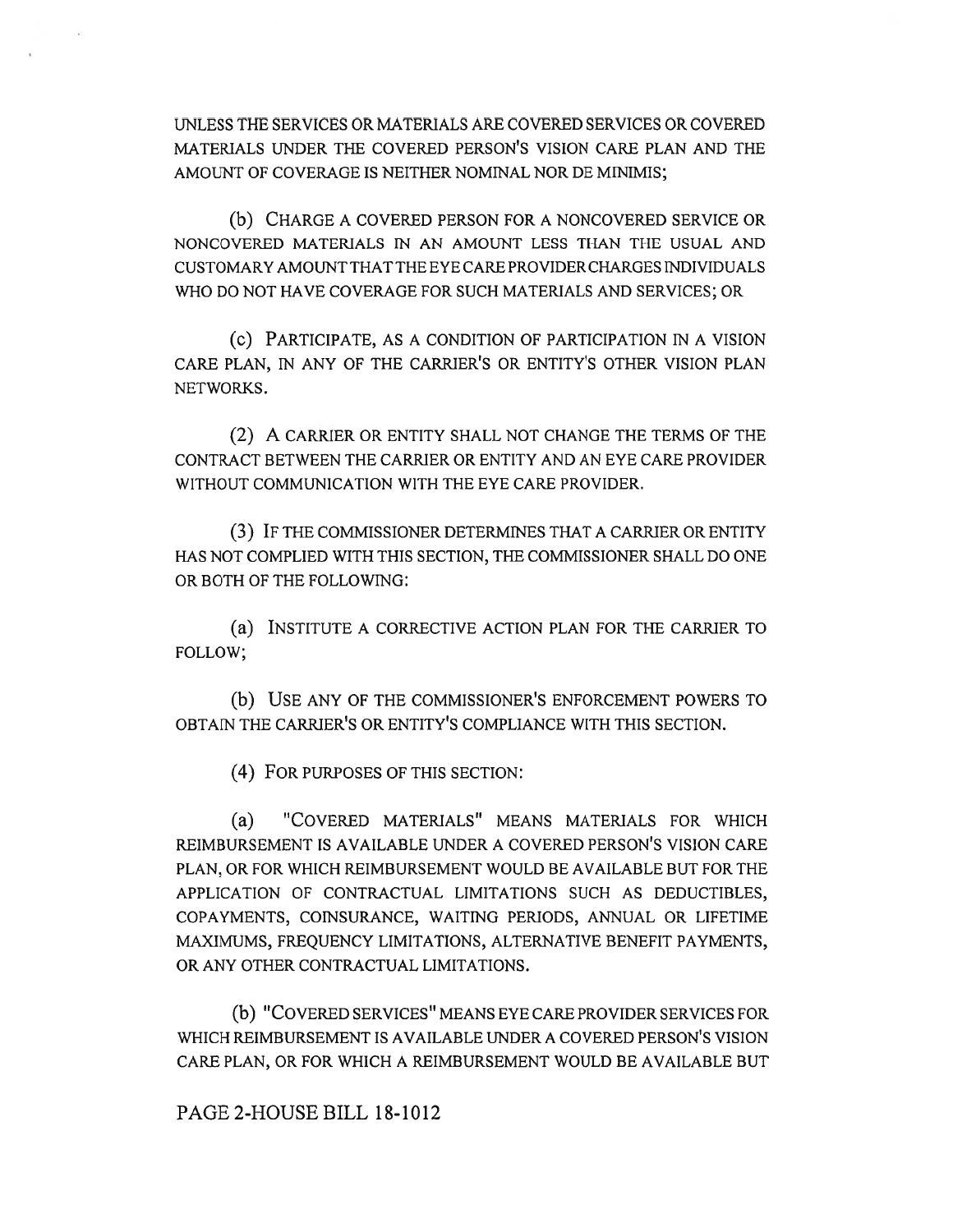FOR THE APPLICATION OF CONTRACTUAL LIMITATIONS SUCH AS DEDUCTIBLES, COPAYMENTS, COINSURANCE, WAITING PERIODS, ANNUAL OR LIFETIME MAXIMUMS, FREQUENCY LIMITATIONS, ALTERNATIVE BENEFIT PAYMENTS, OR ANY OTHER CONTRACTUAL LIMITATIONS.

(c) "EYE CARE PROVIDER" MEANS:

(I) AN OPTOMETRIST LICENSED TO PRACTICE UNDER ARTICLE 40 OF TITLE 12; OR

(II) AN OPHTHALMOLOGIST LICENSED TO PRACTICE UNDER ARTICLE 36 OF TITLE 12.

(d) "MATERIALS" MEANS OPHTHALMIC DEVICES INCLUDING LENSES, DEVICES CONTAINING LENSES, ARTIFICIAL INTRAOCULAR LENSES, OPHTHALMIC FRAMES AND OTHER LENS MOUNTING APPARATUS, PRISMS, LENS TREATMENTS AND COATINGS, CONTACT LENSES, AND PROSTHETIC DEVICES TO CORRECT, RELIEVE, OR TREAT DEFECTS OR ABNORMAL CONDITIONS OF THE HUMAN EYE.

(e) "USUAL AND CUSTOMARY AMOUNT" MEANS AN AMOUNT ESTABLISHED PURSUANT TO AN APPROPRIATE METHODOLOGY THAT IS BASED ON GENERALLY ACCEPTED INDUSTRY STANDARDS AND PRACTICES.

(f) "VISION CARE PLAN" MEANS:

(I) A VISION CARE INSURANCE POLICY OR CONTRACT THAT PROVIDES VISION BENEFITS TO A COVERED PERSON; AND

(II) A VISION DISCOUNT PLAN THAT PROVIDES DISCOUNTS TO VISION BENEFITS TO A COVERED PERSON.

(5) THIS SECTION DOES NOT APPLY TO AN ENTITY OFFERING A VISION DISCOUNT PLAN TO THE ENTITY'S MEMBERS IF THE ENTITY IS NOT PRIMARILY ENGAGED IN THE BUSINESS OF OFFERING VISION CARE PLANS.

**SECTION 2. Act subject to petition - effective date applicability. (1)** This act takes effect January 1, 2019; except that, if a referendum petition is filed pursuant to section 1 (3) of article V of the state constitution against this act or an item, section, or part of this act within the

PAGE 3-HOUSE BILL 18-1012